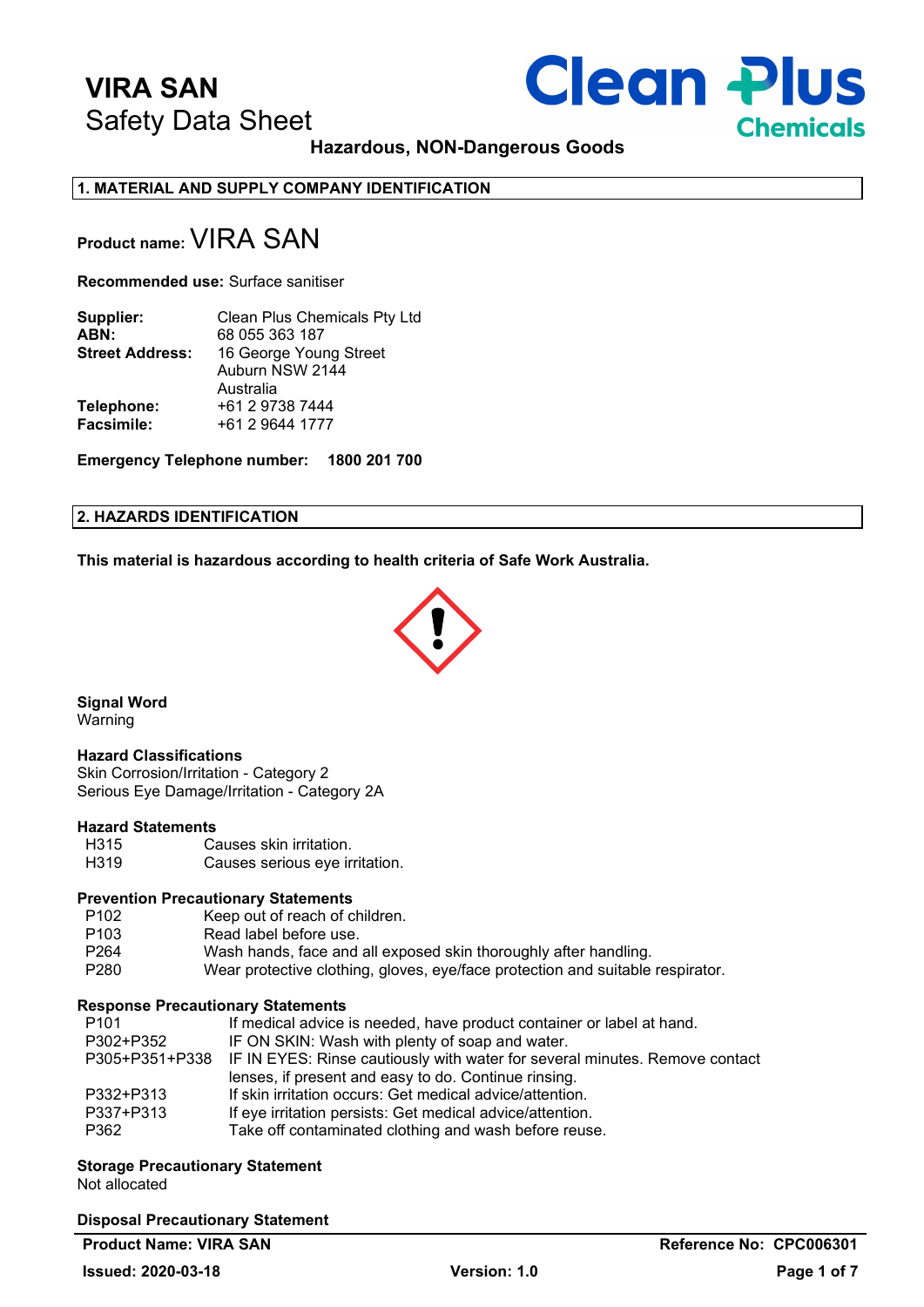

Not allocated

**Poison Schedule:** Not Applicable

## **DANGEROUS GOOD CLASSIFICATION**

Not classified as Dangerous Goods by the criteria of the "Australian Code for the Transport of Dangerous Goods by Road & Rail" and the "New Zealand NZS5433: Transport of Dangerous Goods on Land".

| 3. COMPOSITION INFORMATION                                                                      |                         |                                         |
|-------------------------------------------------------------------------------------------------|-------------------------|-----------------------------------------|
| <b>CHEMICAL ENTITY</b>                                                                          | CAS NO                  | <b>PROPORTION</b>                       |
| Hydrogen peroxide (H2O2)<br>Benzalkonium chloride<br>Ingredients determined to be Non-Hazardous | 7722-84-1<br>68424-85-1 | $2\%$ (w/w)<br>$<$ 1 % (w/w)<br>Balance |
|                                                                                                 |                         | 100%                                    |

#### **4. FIRST AID MEASURES**

If poisoning occurs, contact a doctor or Poisons Information Centre (Phone Australia 131 126, New Zealand 0800 764 766).

**Inhalation:** Remove victim from exposure - avoid becoming a casualty. Remove contaminated clothing and loosen remaining clothing. Allow patient to assume most comfortable position and keep warm. Keep at rest until fully recovered. Seek medical advice if effects persist.

**Skin Contact:** If skin or hair contact occurs, immediately remove contaminated clothing and flush skin and hair with running water. Continue flushing with water until advised to stop by the Poisons Information Centre or a Doctor; or for 15 minutes and transport to Doctor or Hospital.

**Eye contact:** If in eyes, hold eyelids apart and flush the eyes continuously with running water. Continue flushing until advised to stop by the Poisons Information Centre or a Doctor; or for at least 15 minutes and transport to Doctor or Hospital.

**Ingestion:** Rinse mouth with water. If swallowed, do NOT induce vomiting. Give a glass of water to drink. Never give anything by the mouth to an unconscious patient. If vomiting occurs give further water. Seek medical advice.

**PPE for First Aiders:** Wear safety shoes, overalls, gloves, safety glasses. Available information suggests that gloves made from nitrile rubber should be suitable for intermittent contact. However, due to variations in glove construction and local conditions, the user should make a final assessment. Always wash hands before smoking, eating, drinking or using the toilet. Wash contaminated clothing and other protective equipment before storing or re-using.

**Notes to physician:** Treat symptomatically.

### **5. FIRE FIGHTING MEASURES**

**Hazchem Code:** Not applicable.

**Suitable extinguishing media:** If material is involved in a fire use water fog (or if unavailable fine water spray), alcohol resistant foam, standard foam, dry agent (carbon dioxide, dry chemical powder).

**Specific hazards:** Non-combustible material.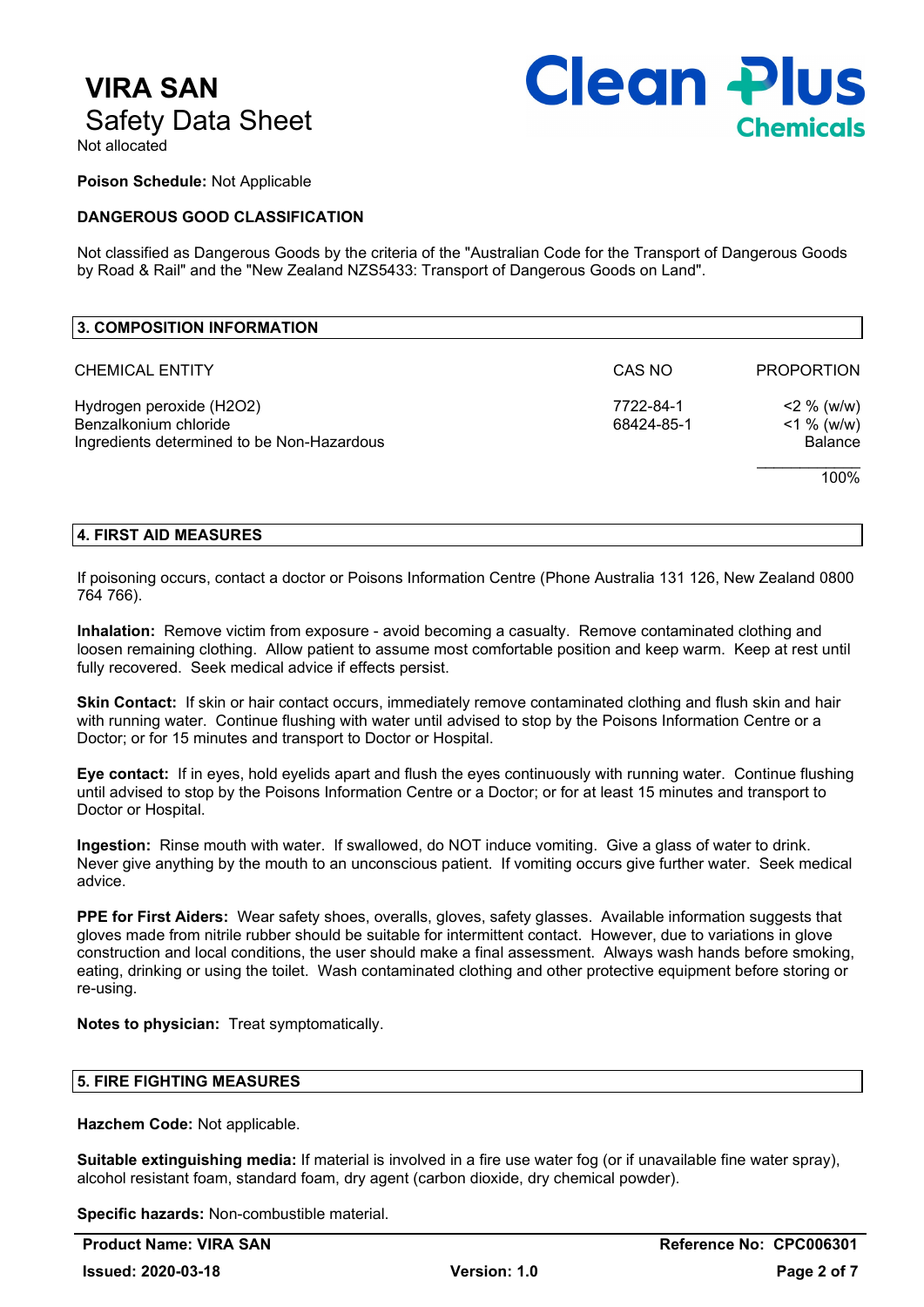

**Fire fighting further advice:** Not combustible, however following evaporation of aqueous component residual material can burn if ignited.

### **6. ACCIDENTAL RELEASE MEASURES**

#### **SMALL SPILLS**

Wear protective equipment to prevent skin and eye contamination. Avoid inhalation of vapours or dust. Wipe up with absorbent (clean rag or paper towels). Collect and seal in properly labelled containers or drums for disposal.

#### **LARGE SPILLS**

Clear area of all unprotected personnel. Slippery when spilt. Avoid accidents, clean up immediately. Wear protective equipment to prevent skin and eye contamination and the inhalation of vapours. Work up wind or increase ventilation. Contain - prevent run off into drains and waterways. Use absorbent (soil, sand or other inert material). Collect and seal in properly labelled containers or drums for disposal. If contamination of crops, sewers or waterways has occurred advise local emergency services.

#### **Dangerous Goods - Initial Emergency Response Guide No:** Not applicable

#### **7. HANDLING AND STORAGE**

**Handling:** Avoid eye contact and skin contact. Avoid inhalation of vapour, mist or aerosols.

**Storage:** Store in a cool, dry, well-ventilated place and out of direct sunlight. Store away from foodstuffs. Store away from incompatible materials described in Section 10. Store away from sources of heat and/or ignition. Keep container standing upright. Keep containers closed when not in use - check regularly for leaks.

# **8. EXPOSURE CONTROLS / PERSONAL PROTECTION**

#### **National occupational exposure limits:**

|                   | TWA<br>STEL |       |        | <b>NOTICES</b> |                |
|-------------------|-------------|-------|--------|----------------|----------------|
|                   | ppm         | mg/m3 | ppm    | mg/m3          |                |
| Hydrogen peroxide |             | 1.4   | $\sim$ | $\blacksquare$ | $\blacksquare$ |

As published by Safe Work Australia.

TWA - The time-weighted average airborne concentration over an eight-hour working day, for a five-day working week over an entire working life.

STEL (Short Term Exposure Limit) - the average airborne concentration over a 15 minute period which should not be exceeded at any time during a normal eight-hour workday.

These Exposure Standards are guides to be used in the control of occupational health hazards. All atmospheric contamination should be kept to as low a level as is workable. These exposure standards should not be used as fine dividing lines between safe and dangerous concentrations of chemicals. They are not a measure of relative toxicity.

If the directions for use on the product label are followed, exposure of individuals using the product should not exceed the above standard. The standard was created for workers who are routinely, potentially exposed during product manufacture.

**Biological Limit Values:** As per the "National Model Regulations for the Control of Workplace Hazardous Substances (Safe Work Australia)" the ingredients in this material do not have a Biological Limit Allocated.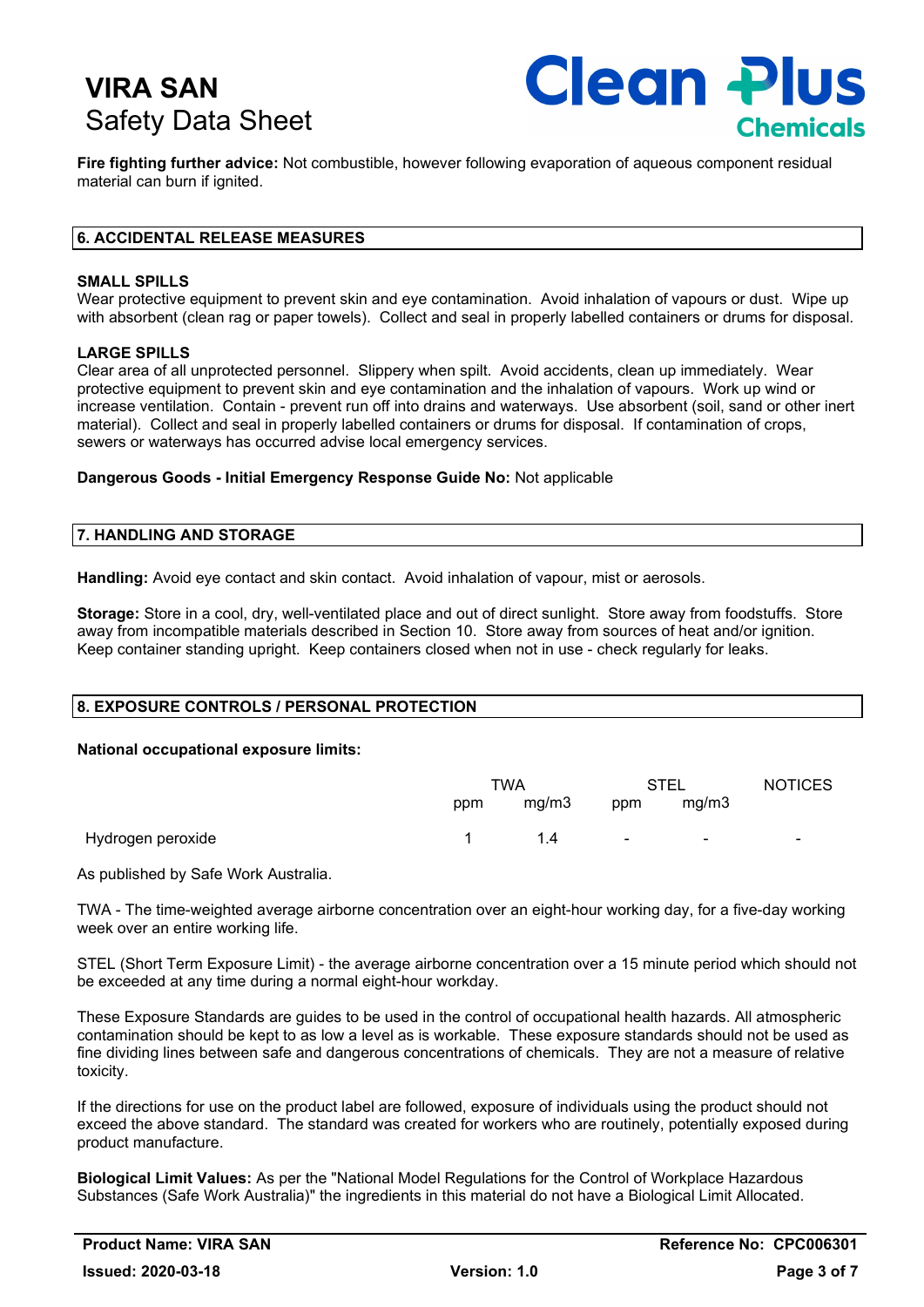

**Engineering Measures:** Ensure ventilation is adequate to maintain air concentrations below Exposure Standards. Use only in well ventilated areas. Use with local exhaust ventilation or while wearing appropriate respirator. Vapour heavier than air - prevent concentration in hollows or sumps. Do NOT enter confined spaces where vapour may have collected.

**Personal Protection Equipment:** SAFETY SHOES, OVERALLS, GLOVES, SAFETY GLASSES.



Personal protective equipment (PPE) must be suitable for the nature of the work and any hazard associated with the work as identified by the risk assessment conducted.

When handling individual retail packs no personal protection equipment is required.

Wear safety shoes, overalls, gloves, safety glasses. Available information suggests that gloves made from nitrile rubber should be suitable for intermittent contact. However, due to variations in glove construction and local conditions, the user should make a final assessment. Always wash hands before smoking, eating, drinking or using the toilet. Wash contaminated clothing and other protective equipment before storing or re-using.

**Hygiene measures:** Keep away from food, drink and animal feeding stuffs. When using do not eat, drink or smoke. Wash hands prior to eating, drinking or smoking. Avoid contact with clothing. Avoid eye contact and skin contact. Avoid inhalation of vapour, mist or aerosols. Ensure that eyewash stations and safety showers are close to the workstation location.

#### **9. PHYSICAL AND CHEMICAL PROPERTIES**

| Form:   | Liquid    |
|---------|-----------|
| Colour: | Clear     |
| Odour:  | Odourless |

**Solubility:** Miscible with water **Specific Gravity:** Approx. 1 **Relative Vapour Density (air=1):** >1 **Vapour Pressure (20 °C):** N Av **Flash Point (°C):** N App **Flammability Limits (%):** N App **Autoignition Temperature (°C):** N Av **Melting Point/Range (°C):** Approx. 0<br> **Boiling Point/Range (°C):** Approx. 100 **Boiling Point/Range (°C):**<br>pH: **Viscosity:** N Av **Total VOC (g/Litre):** 

Approx. 5

(Typical values only - consult specification sheet)  $N Av = Not available, N App = Not applicable$ 

## **10. STABILITY AND REACTIVITY**

**Chemical stability:** This material is thermally stable when stored and used as directed.

**Conditions to avoid:** Elevated temperatures and sources of ignition.

**Incompatible materials:** Oxidising agents.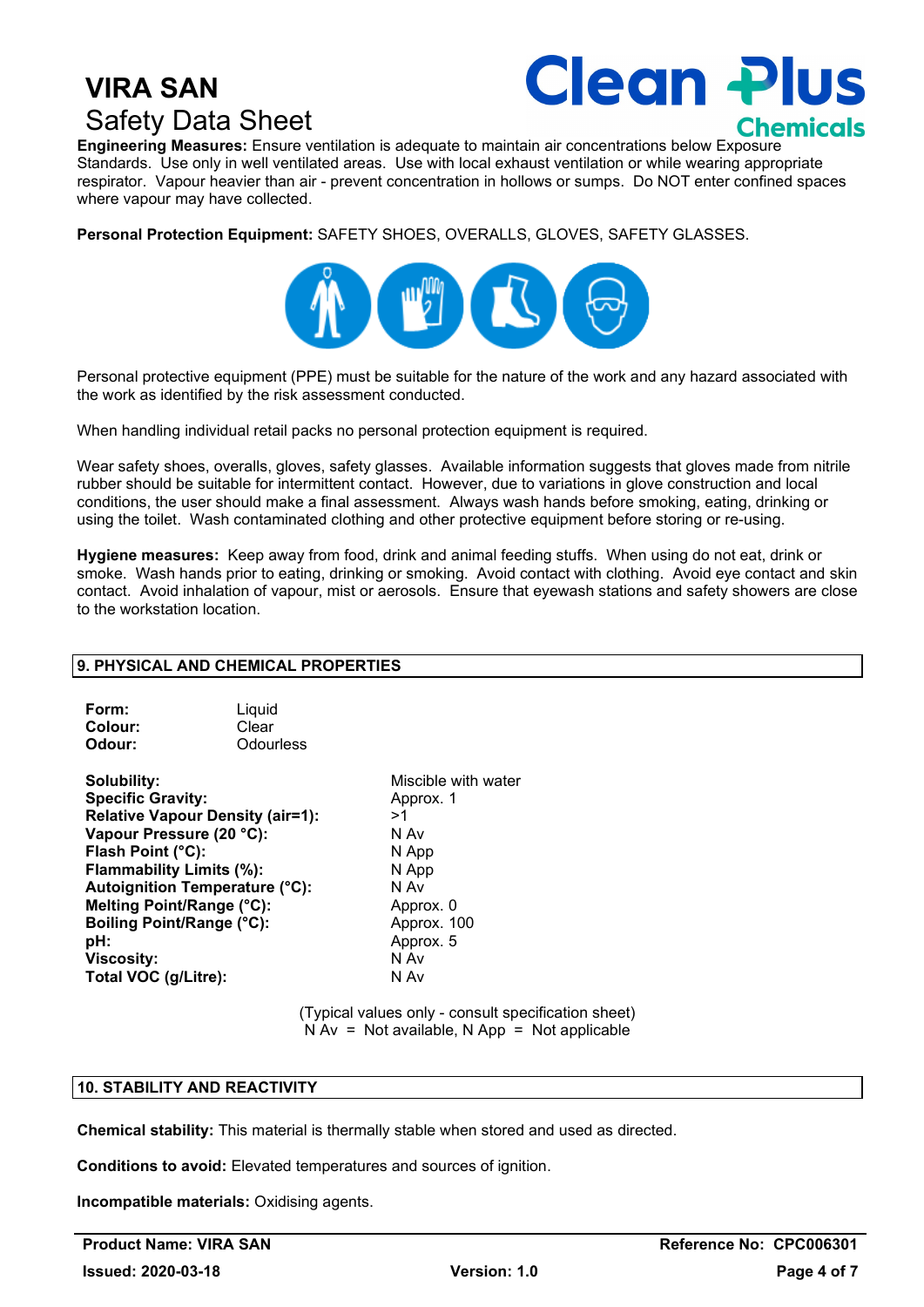**Clean Plus** 

**Hazardous decomposition products:** Oxides of carbon and nitrogen, smoke and other toxic fumes.

**Hazardous reactions:** No known hazardous reactions.

### **11. TOXICOLOGICAL INFORMATION**

No adverse health effects expected if the product is handled in accordance with this Safety Data Sheet and the product label. Symptoms or effects that may arise if the product is mishandled and overexposure occurs are:

#### **Acute Effects**

**Inhalation:** Material may be an irritant to mucous membranes and respiratory tract.

**Skin contact:** Contact with skin will result in irritation.

**Ingestion:** Swallowing can result in nausea, vomiting and irritation of the gastrointestinal tract.

**Eye contact:** An eye irritant.

#### **Acute toxicity**

**Inhalation:** This material has been classified as non-hazardous. Acute toxicity estimate (based on ingredients): LC50 > 20.0 mg/L for vapours or LC50 > 5.0 mg/L for dust and mist or LC50 > 20,000 ppm for gas

**Skin contact:** This material has been classified as non-hazardous. Acute toxicity estimate (based on ingredients): >2,000 mg/Kg bw

**Ingestion:** This material has been classified as non-hazardous. Acute toxicity estimate (based on ingredients): >2,000 mg/Kg bw

**Corrosion/Irritancy:** Eye: this material has been classified as a Category 2A Hazard (reversible effects to eyes). Skin: this material has been classified as a Category 2 Hazard (reversible effects to skin).

**Sensitisation:** Inhalation: this material has been classified as not a respiratory sensitiser. Skin: this material has been classified as not a skin sensitiser.

**Aspiration hazard:** This material has been classified as non-hazardous.

**Specific target organ toxicity (single exposure):** This material has been classified as non-hazardous.

#### **Chronic Toxicity**

**Mutagenicity:** This material has been classified as non-hazardous.

**Carcinogenicity:** This material has been classified as non-hazardous.

**Reproductive toxicity (including via lactation):** This material has been classified as non-hazardous.

**Specific target organ toxicity (repeat exposure):** This material has been classified as non-hazardous.

#### **12. ECOLOGICAL INFORMATION**

Avoid contaminating waterways.

**Acute aquatic hazard:** This material has been classified as non-hazardous. Acute toxicity estimate (based on ingredients): >100 mg/L

**Long-term aquatic hazard:** This material has been classified as non-hazardous. Non-rapidly or rapidly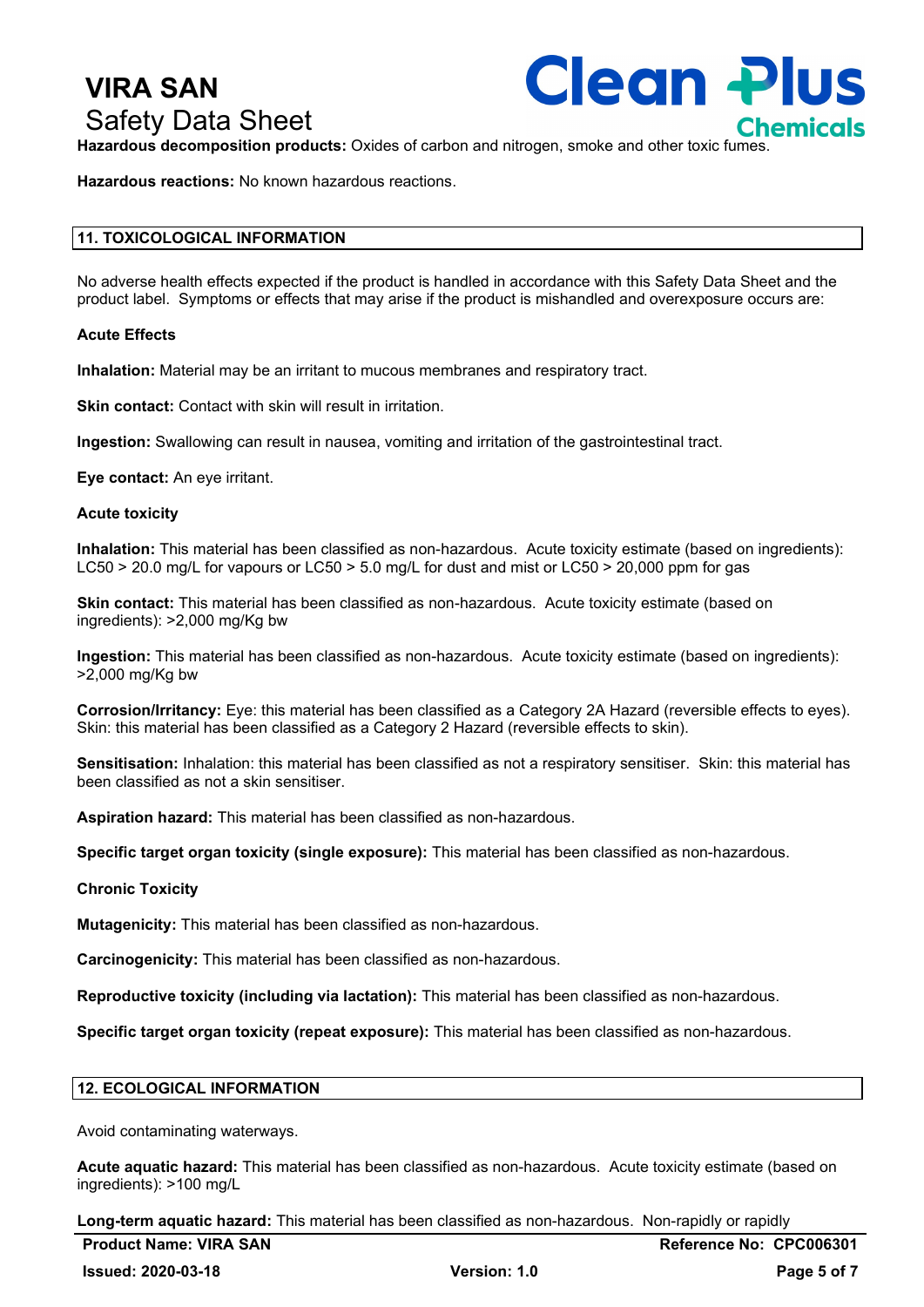

degradable substance for which there are adequate chronic toxicity data available OR in the absence of chronic toxicity data, Acute toxicity estimate (based on ingredients): >100 mg/L, where the substance is not rapidly degradable and/or BCF  $\leq$  500 and/or log K<sub>ow</sub>  $\lt$  4.

**Ecotoxicity:** No information available.

**Persistence and degradability:** No information available.

**Bioaccumulative potential:** No information available.

**Mobility:** No information available.

# **13. DISPOSAL CONSIDERATIONS**

Persons conducting disposal, recycling or reclamation activities should ensure that appropriate personal protection equipment is used, see "Section 8. Exposure Controls and Personal Protection" of this SDS.

If possible material and its container should be recycled. If material or container cannot be recycled, dispose in accordance with local, regional, national and international Regulations.

#### **14. TRANSPORT INFORMATION**

#### **ROAD AND RAIL TRANSPORT**

Not classified as Dangerous Goods by the criteria of the "Australian Code for the Transport of Dangerous Goods by Road & Rail" and the "New Zealand NZS5433: Transport of Dangerous Goods on Land".

#### **MARINE TRANSPORT**

Not classified as Dangerous Goods by the criteria of the International Maritime Dangerous Goods Code (IMDG Code) for transport by sea.

#### **AIR TRANSPORT**

Not classified as Dangerous Goods by the criteria of the International Air Transport Association (IATA) Dangerous Goods Regulations for transport by air.

#### **15. REGULATORY INFORMATION**

#### **This material is not subject to the following international agreements:**

Montreal Protocol (Ozone depleting substances) The Stockholm Convention (Persistent Organic Pollutants) The Rotterdam Convention (Prior Informed Consent) Basel Convention (Hazardous Waste) International Convention for the Prevention of Pollution from Ships (MARPOL)

#### **This material/constituent(s) is covered by the following requirements:**

• All components of this product are listed on or exempt from the Australian Inventory of Chemical Substances (AICS).

## **16. OTHER INFORMATION**

Reason for issue: First Issue

Safety Data Sheets are updated frequently. Please ensure that you have a current copy.

This SDS summarises at the date of issue our best knowledge of the health and safety hazard information of the product, and in particular how to safely handle and use the product in the workplace. Since Clean Plus Chemicals